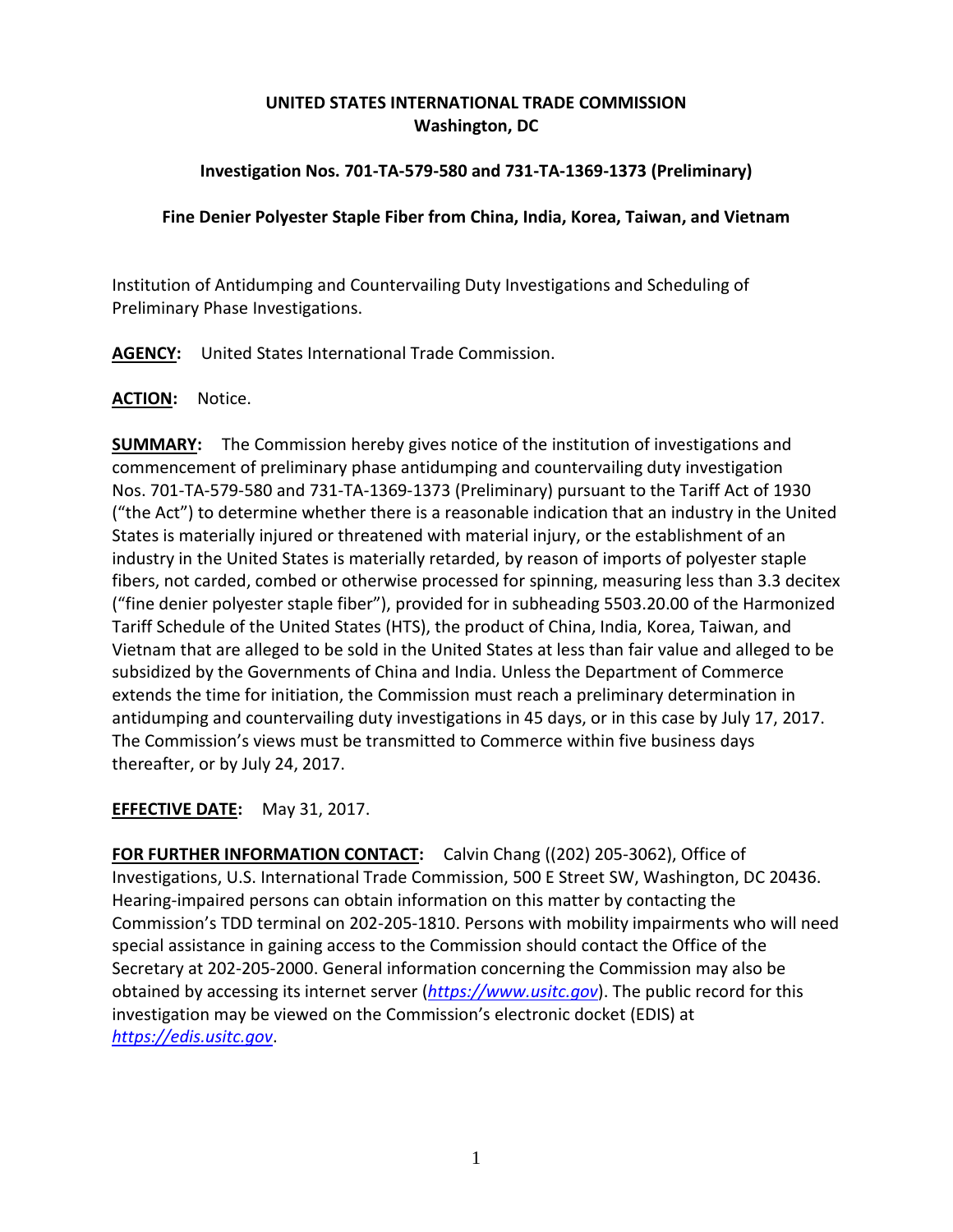#### **SUPPLEMENTARY INFORMATION:**

**Background.**--These investigations are being instituted, pursuant to sections 703(a) and 733(a) of the Tariff Act of 1930 (19 U.S.C. 1671b(a) and 1673b(a)), in response to a petition filed on May 31, 2017, by DAK Americas, LLC, Charlotte, NC; Nan Ya Plastics Corporation, Lake City, SC; and Auriga Polymers Inc., Charlotte, NC.

For further information concerning the conduct of these investigations and rules of general application, consult the Commission's Rules of Practice and Procedure, part 201, subparts A and B (19 CFR part 201), and part 207, subparts A and B (19 CFR part 207).

**Participation in the investigations and public service list.**--Persons (other than petitioners) wishing to participate in the investigations as parties must file an entry of appearance with the Secretary to the Commission, as provided in sections 201.11 and 207.10 of the Commission's rules, not later than seven days after publication of this notice in the *Federal Register*. Industrial users and (if the merchandise under investigation is sold at the retail level) representative consumer organizations have the right to appear as parties in Commission antidumping duty and countervailing duty investigations. The Secretary will prepare a public service list containing the names and addresses of all persons, or their representatives, who are parties to these investigations upon the expiration of the period for filing entries of appearance.

**Limited disclosure of business proprietary information (BPI) under an administrative protective order (APO) and BPI service list.**--Pursuant to section 207.7(a) of the Commission's rules, the Secretary will make BPI gathered in these investigations available to authorized applicants representing interested parties (as defined in 19 U.S.C. 1677(9)) who are parties to the investigations under the APO issued in the investigations, provided that the application is made not later than seven days after the publication of this notice in the *Federal Register*. A separate service list will be maintained by the Secretary for those parties authorized to receive BPI under the APO.

**Conference.**--The Commission's Director of Investigations has scheduled a conference in connection with these investigations for 9:30 a.m. on Wednesday, June 21, 2017, at the U.S. International Trade Commission Building, 500 E Street SW, Washington, DC. Requests to appear at the conference should be emailed to [William.bishop@usitc.gov](mailto:William.bishop@usitc.gov) and [Sharon.bellamy@usitc.gov](mailto:Sharon.bellamy@usitc.gov)) (DO NOT FILE ON EDIS) on or before June 19, 2017. Parties in support of the imposition of countervailing and antidumping duties in these investigations and parties in opposition to the imposition of such duties will each be collectively allocated one hour within which to make an oral presentation at the conference. A nonparty who has testimony that may aid the Commission's deliberations may request permission to present a short statement at the conference.

**Written submissions.**--As provided in sections 201.8 and 207.15 of the Commission's rules, any person may submit to the Commission on or before June 26, 2017, a written brief containing information and arguments pertinent to the subject matter of the investigations. Parties may file written testimony in connection with their presentation at the conference. All written submissions must conform with the provisions of section 201.8 of the Commission's